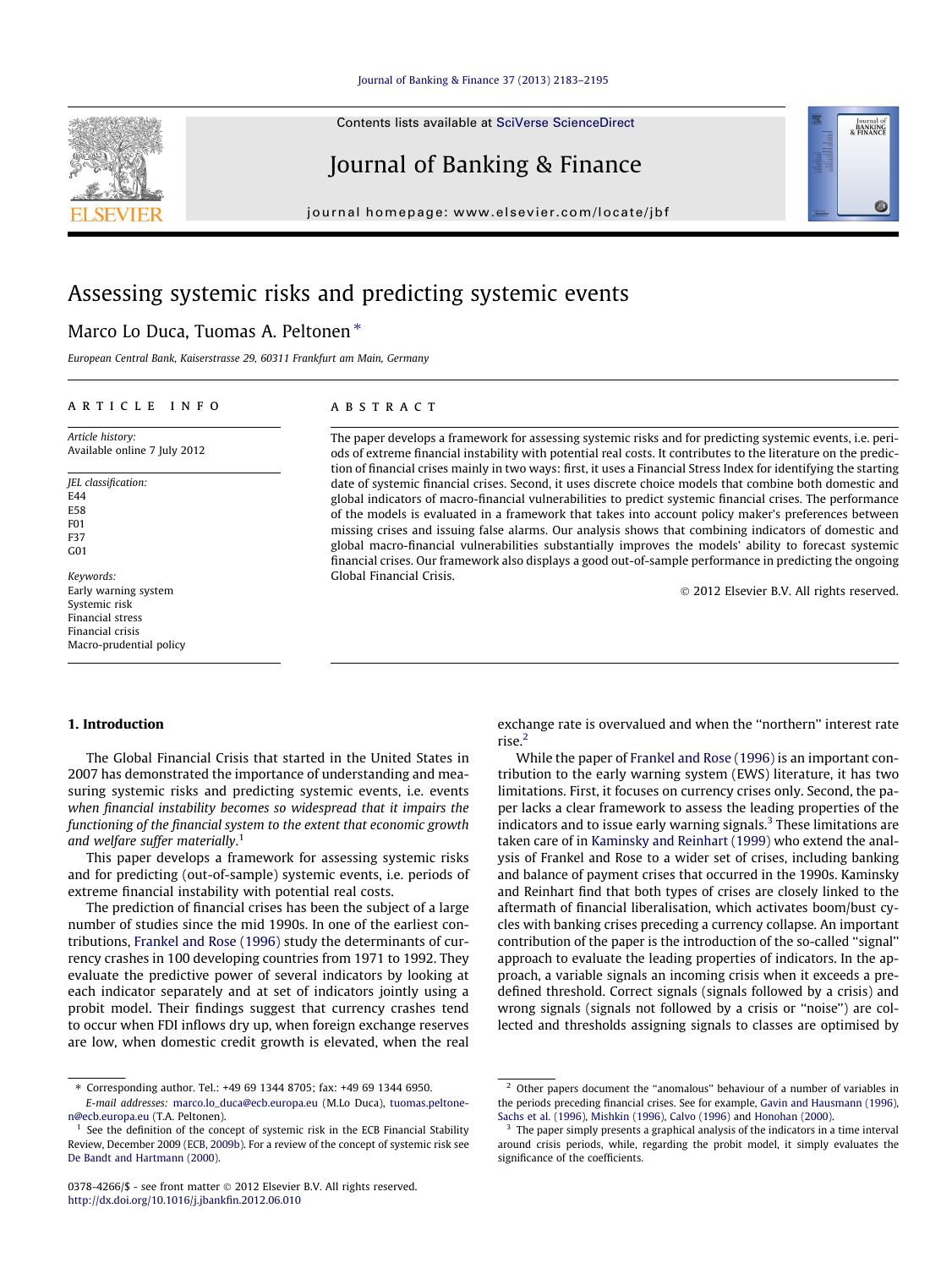minimising a noise to signal ratio. Finally, the indicators are ranked according to the noise to signal ratio.

The study of [Kaminsky and Reinhart \(1999\)](#page-12-0) has, however, two limitations. First, in predicting crises, it does not use a multivariate framework that combines the information of the different indicators, as for example, a discrete choice model. $4$  Second, due to the limited number of crises, there is not much scope for testing the out-of-sample performance of the leading indicators. [Berg and Pat](#page-12-0)[tillo \(2000\), Edison \(2003\)](#page-12-0) and [Berg et al. \(2005\)](#page-12-0) use the methodology of Kaminsky and Reinhart  $(1999)^5$  and a more general probit model for the out-of-sample prediction of the Asian crisis with encouraging results. The key limitation of all these studies, however, is that they do not adopt a structured approach for the in-sample and out-of-sample evaluation of the early warning properties of the probit models.<sup>6</sup>

The evaluation of the performance of discrete choice models is addressed in [Demirgüc-Kunt and Detragiache \(2000\),](#page-12-0) who use a multivariate logit model for the prediction of banking crises.<sup>7</sup> The main contribution of their paper is to show that considering policy maker's relative preferences between missing crises (Type I errors) and false alarms (Type II errors) is crucial to evaluate early warning models. Their paper shows that optimising early warning thresholds on the basis of the noise to signal ratio as in [Kaminsky and Reinhart](#page-12-0) [\(1999\)](#page-12-0) could lead to sub-optimal results under some preference schemes.<sup>8</sup> Therefore, the authors propose to select thresholds by minimising a loss function that takes into account policy maker's preferences between Type I and Type II errors.<sup>9</sup> Finally, [Demirgüc-](#page-12-0)[Kunt and Detragiache \(2000\)](#page-12-0) apply this approach to select optimal early warning thresholds for the crisis probability estimated with a discrete choice model.

Other features were introduced to early warning models in subsequent years. [Bussière and Fratzscher \(2006\)](#page-12-0) show that binomial discrete-dependent-variable models are subject to a so called postcrisis bias. This bias arises when no distinction is made between tranquil periods, when economic fundamentals are largely sound and sustainable, and crisis/post-crisis periods, when economic variables go through an adjustment process before returning to a more sustainable level or growth path. The authors show that the performance of early warning models improves when correcting this bias.<sup>10</sup>

In a recent paper, [Alessi and Detken \(2011\)](#page-12-0) use the signal approach to test the leading properties of real and financial variables in predicting costly asset price boom/bust cycles in a framework

<sup>6</sup> In the out-of-sample exercise, Berg and Pattillo arbitrary set the threshold for a crisis signal at 50% and 25% of the crisis probability estimated with the probit model.  $7$  Recently, [Schularick and Taylor \(2011\)](#page-12-0) and [Jordá et al. \(2011\)](#page-12-0) proposed alternative evaluation methods for discrete choice models.

<sup>8</sup> In particular, if baking crises are rare events and the cost of missing a crisis is high relative to the cost of issuing a false alarm, then minimising the noise to signal ratio could lead to too many missed crisis. As a consequence, the selected threshold could be not optimal from the point of view of the preferences of policy makers.

Recently, other papers embedded policy maker's preferences in the design of early warning models. [Bussière and Fratzscher \(2008\)](#page-12-0) show that the design of an ''optimal'' early warning model depends on policy maker's aversion to fail to anticipate the events, the forecast horizon of the model, and the probability threshold for extracting warning signals. In particular, they show that for a given degree of risk aversion, there is a unique combination of the forecast horizon and of the probability threshold that maximizes the policymaker's preferences, yielding the best possible model from a policy perspective.

that takes into account policy maker's preferences between Type I and Type II errors. The main contribution of their paper is the signal evaluation framework and analysis of the role of global variables in predicting financial crises. The authors' results show that global measures of liquidity, in particular a global private credit gap, outperform domestic variables.

This paper builds upon the above studies and extends the existing literature on predicting financial crises mainly in two ways. First, we adopt an alternative approach for the identification of the starting date of systemic financial crises, which is crucial for the calibration of early warning models. By doing so, we first note that the approach normally employed in the literature relies on qualitative information and judgement. In [Laeven and Valencia \(2008\),](#page-12-0) for example, a systemic banking crisis is defined as a period when defaults are widespread, non-performing loans increase and the capital of the banking system is exhausted.<sup>11</sup> While this definition is indeed a good description of the symptoms of a banking crisis, it leaves to judgement the identification of the starting date of the crisis.

The paper proposes to overcome this problem by using a composite index measuring the level of stress in the financial system of one country to identify the starting date of a systemic financial crisis in a more objective way. The start of the crisis coincides with the Financial Stress Index exceeding a predefined threshold, which in the past, anticipated real economic downturns with output losses.<sup>12</sup> Our approach to identify systemic events can be seen as an extension of [Eichengreen et al. \(1995, 1996\),](#page-12-0) who use an index of exchange market pressure to identify currency crises. Compared to [Eichengreen et al. \(1995, 1996\)](#page-12-0) our Financial Stress Index is broader than the exchange market pressure index, because it includes also other market segments. This enables us to identify episodes that are truly systemic, in the sense that many market segments are affected, and not specific to a single market segment. In addition, we define systemic financial crises or systemic events as episodes of extreme financial stress with potential real economic consequences. In this way, we focus on financial crises that are relevant for policy makers, who want to avoid real economic costs. The real cost dimension is absent in Eichengreen, Rose and Wyplosz, where a simple statistical rule is used to identify crisis periods.<sup>13</sup>

The second contribution of this paper is that, in predicting systemic events, we combine domestic and global indicators of macro-financial vulnerabilities in multivariate discrete choice models. While recent studies show that global variables are important determinants of domestic financial instability ([Borio and](#page-12-0) [Drehmann, 2009; Alessi and Detken, 2011\)](#page-12-0), approaches in the earlier literature looked only at the leading properties of domestic indicators [\(Kaminsky and Reinhart, 1999; Demirgüc-Kunt and](#page-12-0) [Detragiache, 2000; Berg and Pattillo, 2000; Borio and Lowe, 2002,](#page-12-0) [2004; Edison, 2003; Berg et al., 2005; Bussière and Fratzscher,](#page-12-0) [2006; Schularick and Taylor, 2011](#page-12-0) and [Jordá et al., 2011](#page-12-0)). Our paper combines both domestic and global indicators, as well as their interactions, in an early warning framework. To our knowledge, only [Frankel and Rose \(1996\)](#page-12-0) include global variables in addition to domestic variables in their probit model. However, they include only GDP growth and interest rates in advanced economies. Compared to Frankel and Rose, our paper includes a larger set of global

<sup>4</sup> [Kaminsky \(1998\)](#page-12-0) proposes a leading composite indicator of financial crises by calculating an average of a set of indicators weighted by their noise to signal ratio. In their paper, Berg and Pattillo refer to [Kaminsky et al. \(1998\).](#page-12-0)

<sup>&</sup>lt;sup>10</sup> They correct the post crisis bias by using a multinomial logit model with three regimes: crisis, recovery and normal period. However, Bussiere and Fratzscher do not adopt a structured approach for the evaluation of the discrete choice models, as for example, the method proposed by [Demirgüc-Kunt and Detragiache \(2000\).](#page-12-0) They simply set an arbitrary threshold for a crisis signal at 20% of the crisis probability estimated with the logit model.

 $^{11}\,$  A working definition of crisis similar to the one of [Laeven and Valencia \(2008\)](#page-12-0) is adopted in several other studies, including [Kaminsky and Reinhart \(1999\), Demirgüc-](#page-12-0)[Kunt and Detragiache \(2000\), Berg and Pattillo \(2000\), Borio and Lowe \(2002, 2004\),](#page-12-0) [Edison \(2003\), Berg et al. \(2005\), Bussière and Fratzscher \(2006\), Reinhart and Rogoff](#page-12-0) [\(2008, 2009\), Schularick and Taylor \(2011\)](#page-12-0) and [Jordá et al. \(2011\).](#page-12-0)

 $12$  We discuss the construction of the financial stress index and the selection of the threshold in the next section.

 $13$  The index of Eichengreen, Rose and Wyplosz is calculated as equal variance weighted average of exchange rate changes, interest rate changes, and reserve changes. Crises are defined as periods when the pressure index is at least two standard deviations above the mean.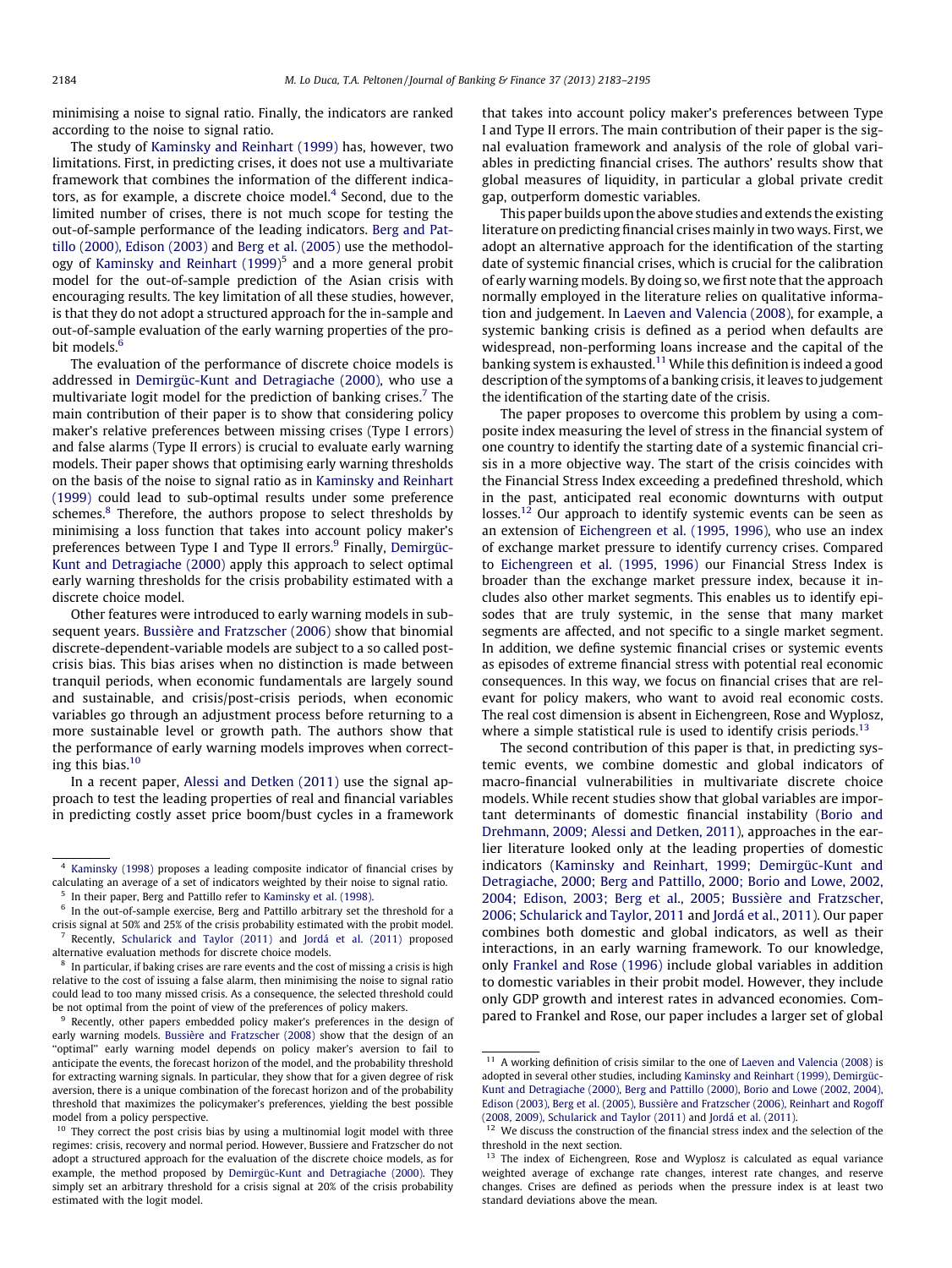indicators and studies the impact of the interaction between domestic and global variables on financial stability.14

Our empirical analysis covers a set of 28 emerging market and advanced economies with quarterly data between 1990 Q1 and 2009 Q4. In predicting the systemic events identified with the Financial Stress Index, we evaluate the early warning properties of a number alternative discrete choice models (including and excluding global variables), and compare them to stand alone macro-prudential indicators of vulnerabilities (as in [Kaminsky](#page-12-0) [and Reinhart, 1999\)](#page-12-0). The evaluation of all the indicators is done with a methodology that takes into account policy maker's preferences between Type I and Type II errors, and is implemented as in [Alessi and Detken \(2011\)](#page-12-0).

Our results highlight the importance of considering jointly various indicators in a multivariate framework, as we find that discrete choice models outperform stand alone indicators in predicting systemic events. We find that combining indicators of domestic and global macro-financial vulnerabilities substantially improves the ability to forecast systemic events. In addition, considering interactions between domestic and global macro-financial vulnerabilities further enhances the performance of the models.

Our framework displays a good out-of-sample performance in predicting the ongoing Global Financial Crisis. In fact, our model would have issued an early warning signal for the United States in 2006 Q2, five quarters before the emergence of the tensions in money markets that started the crisis in August 2007.

The remainder of the paper is organised as follows. Section 2 introduces the measure for financial stress and defines systemic events. Section 3 describes the data and the methodology, and presents the empirical analysis, while Section 4 concludes.

## 2. Measuring financial stress and identifying systemic events

## 2.1. Construction of the Financial Stress Index

To identify systemic events, we construct a Financial Stress Index (FSI) for each of the countries in our sample, and we analyse the joint occurrence of elevated levels of financial stress and economic downturns.

Typically, when negative shocks, such as bursts of asset price bubbles, or banking, financial or currency crises hit the economy, tensions in several financial market segments emerge. Normally, tensions coincide with bankruptcies of financial institutions or precede them if the market anticipates the occurrence of bank distress. The larger and broader the distress is (i.e. the more systemic the shock is), the higher the co-movement among variables reflecting tensions. Therefore, by aggregating variables measuring stress across markets segments, we calculate a Financial Stress Index that captures the beginning and the evolution of a crisis.15

Our FSI is a country-specific composite index, covering the main segments of the domestic financial market, and it consists of the following five components: (1) the spread of the 3-month interbank rate over the 3-month Government bill rate  $(Ind<sub>1</sub>)<sup>16</sup>$ ; (2)

negative quarterly equity returns (multiplied by minus one, so that negative equity returns increase financial stress; positive returns are disregarded and set to 0) ( $Ind_2$ ); (3) the realised volatility of the main equity index (Ind<sub>3</sub>); (4) the realised volatility of the nominal effective exchange rate (Ind<sub>4</sub>); and (5) the realised volatility of the yield on the 3-month Government bill (Ind<sub>5</sub>).<sup>17</sup>

Each component  $j$  of the index for country  $i$  at quarter  $t$  is transformed into an integer that ranges from 0 to 3 according to the country-specific quartile of the distribution the observation at quarter t belongs to  $(q_{j,i,t})$ . For example, a value for component j falling into the fourth quartile of the distribution would be transformed into 3.<sup>18</sup> Note that each variable is measured in a way that higher values indicate higher stress levels, therefore higher values of the transformed variables indicate higher stress.

The Financial Stress Index is computed for country  $i$  at time  $t$  as a simple average of the transformed variables as follows:

$$
FSI_{i,t} = \frac{\sum_{j=1}^{5} q_{j,i,t} (Ind_{j,i,t})}{5}
$$
 (1)

[Hollo et al. \(2012\)](#page-12-0) show that this standardization method based on quartiles is more robust than a standardization based on mean and variance, especially when the number of components of the index is small. More specifically, with the quartile standardization method, adding new observations to the sample produces only small revisions to the historical levels of the index (ex post stability). Large revisions of the historical levels of the index would complicate the analysis of the Financial Stress Index and its use in econometric models.19

In calculating the Financial Stress Index, we face a trade off between the degree of precision of the index at the country level and the degree of homogeneity of the index across countries and time. For some countries with more developed financial systems, it would be possible to calculate a more detailed Financial Stress Index aggregating the information from several financial instruments and several markets segments. The set of instruments and segments is, however, limited for the emerging economies that are included in our sample. Since in our study the cross-country dimension prevails, we give more importance to the homogeneity of the Financial Stress Index across countries. We believe this does not affect our results mainly for two reasons. First, once some crucial segments of the financial system are included in the index, adding components to it does not substantially change the shape of financial stress indices ([Hollo et al., 2012\)](#page-12-0). Second, our focus is on the detection of systemic events, i.e. we look only at extreme values of financial stress. Identified extreme values are robust to the composition of the FSI and also to the standardization method.<sup>20</sup>

<sup>&</sup>lt;sup>14</sup> In addition, compared to [Frankel and Rose \(1996\)](#page-12-0), our analysis is not limited to currency crashes and adopts a system to evaluate the early warning properties of discrete choice models, as described in the next paragraphs.

<sup>&</sup>lt;sup>15</sup> Several indices for the measurement of financial tensions have been developed in recent years, examples are [Illing and Liu \(2006\), Misina and Tkacz \(2009\)](#page-12-0), and [Hakkio](#page-12-0) [and Keeton \(2009\)](#page-12-0). The [IMF \(2008, 2009\)](#page-12-0) presented the work by [Cardarelli et al.](#page-12-0) [\(2011\)](#page-12-0) and [Balakrishnan et al. \(2009\)](#page-12-0), who constructed financial stress indices for a broad set of advanced and emerging economies. The [ECB \(2009a\)](#page-12-0) presented a Financial Stress Index for the global economy. It should be highlighted that research on the measurement of financial stress and the construction of indices capturing systemic events is currently very active (see e.g. [Hollo et al., 2012\)](#page-12-0).

<sup>&</sup>lt;sup>16</sup> Or the spread among the interbank and the T-bill rates of the closest maturity to 3months when the latter maturity is not available.

 $17$  In the calculation of realised volatilities for equity, nominal effective exchange rate and Government bill rate, i.e. components ( $\text{Ind}_3$ ) to ( $\text{Ind}_5$ ), average daily absolute changes over a quarter were used.

<sup>&</sup>lt;sup>18</sup> The only exception to this standardisation method is the indicator for negative stock market returns. As this indicator is most of the time equal to zero, the standardisation through quartiles leads often to a very volatile variable jumping from 0 to 3 directly. Therefore to standardise this variable we just divide this indicator by its maximum value over the sample. We then rescale the transformed indicator so that it ranges from 0 to 3.

<sup>&</sup>lt;sup>19</sup> [Hollo et al. \(2012\)](#page-12-0) discuss advantages and disadvantages of approaches for the calculation of financial stress indices.

The financial stress indices for countries in the sample are plotted in [Figs. A1 and](#page-9-0) [A2](#page-9-0) in the Appendix A. As it can be seen from the Figures, the FSIs capture well past episodes of high financial stress or crises, such as the Asian financial crisis in 1997, the Russian crisis in 98, the burst of the IT bubble in 2000–2001 and the last Global Financial Crisis. For many advanced economies, the Global Financial Crisis led to the highest level of financial stress since the start of the sample in 1990, while in many emerging economies the level of financial stress was higher during the Asian financial crisis, or during some country-specific crisis, such as the Russian crisis of 1998 or the crisis in Argentina of 2001.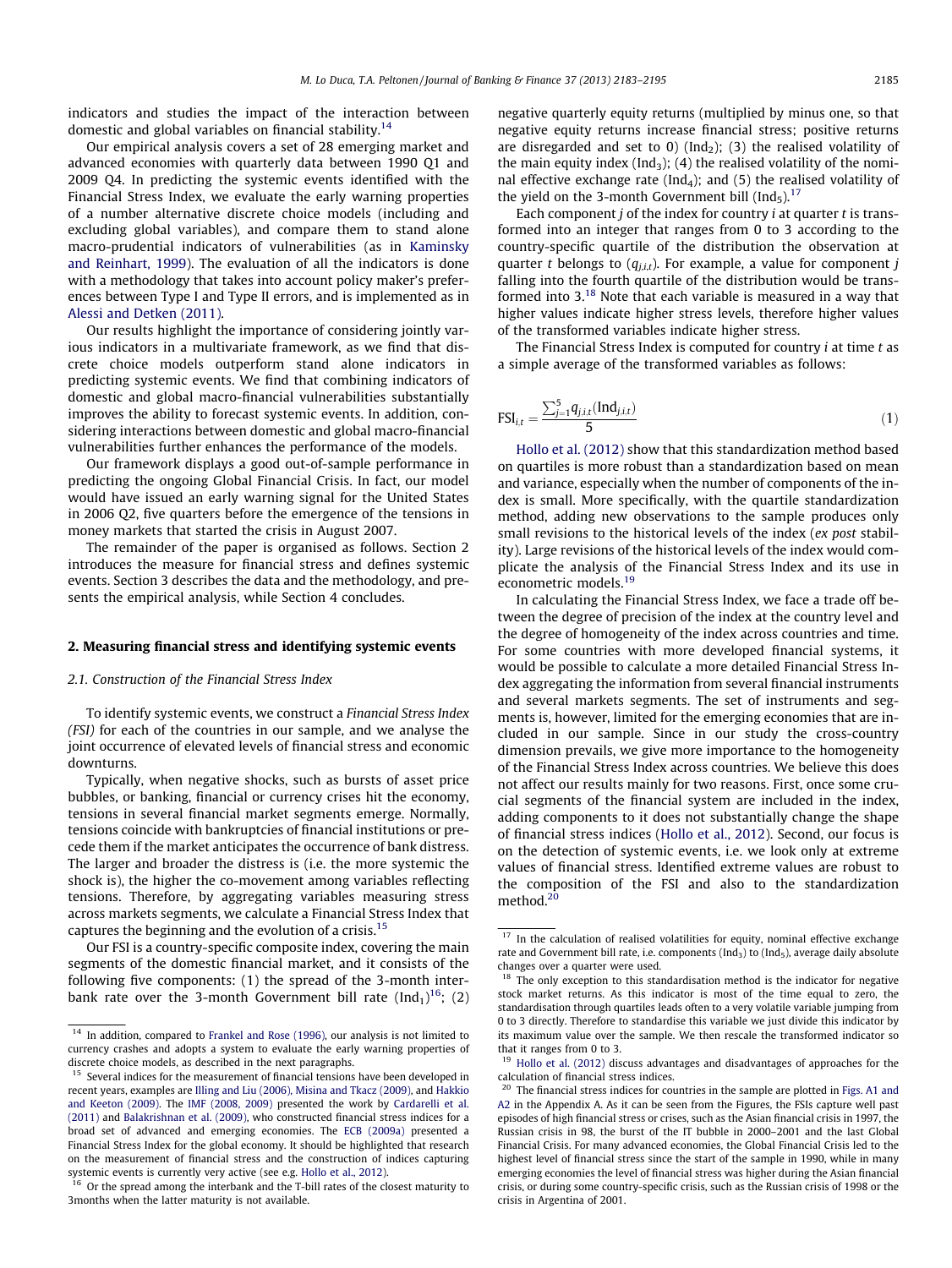

Fig. 1. Level of the Financial Stress Index at quarter t and the median deviation of real GDP from trend at quarter  $t + 2$ . Note: The X-axis represents the percentile of the country distribution of the Financial Stress Index at time t, while the Y-axis represents the median real GDP deviation from its trend at time t + 2, measured in percent of the trend.

## 2.2. Identification of systemic events

Policy maker's main concern regarding financial stress is that financial instability could become so widespread that it impairs the functioning of the financial system to the extent that economic growth and welfare suffer materially. Therefore, in this study, we focus on episodes of extreme financial stress that have often (i.e. on median cases) been followed by negative economic developments. We define these episodes as systemic events. $21$ 

To identify systemic events, we analyse the relationship between the Financial Stress Index and measures of real economic activity. Fig. 1 reports the median deviation (in percent) of the real GDP from its trend<sup>22</sup> (i.e. output gap) for different percentiles of the distribution of the Financial Stress Index (two quarters ahead). As it can be seen from the figure, the levels of the Financial Stress Index above the 90th percentile of the country distribution of the index anticipate median negative deviations of the real GDP from its trend (i.e. economic slowdowns or recessions). $23$ 

Based on the graphical analysis, in our benchmark case, we identify systemic events when the Financial Stress Index exceeds the 90th percentile of the country distribution. Following this approach, we identify 94 systemic events in our sample. We find the following starting dates for well-known crisis episodes in the 1990s and 2000s: 1994 Q1 for Brazil, 1994 Q4 for the Mexican crisis; 1997 Q2 for the Asian crisis in Thailand, 1997 Q3 for Hong Kong and other main Asian countries, 1998 Q3 for the Russian crisis, 1999 Q1 for the Brazilian crisis; 2001 Q3 for the Argentinean crisis; 2007 Q3 for the last financial crisis in the United States. In many cases, these crisis episodes spread to several other economies. For example, after starting in 2007 Q3 with severe problems in money markets and volatility in other market segments in the United States and in the euro area, the latest crisis spread in successive waves across countries in 2008 Q1, 2008 Q3, and finally it reached emerging markets in 2008 Q4. Several of the episodes that we identify are also identified by earlier studies and are also in the list of crises compiled by [Laeven and Valencia \(2008\).](#page-12-0)

## 3. Empirical analysis

## 3.1. Definition of the dependent variable

The objective of the study is to predict the occurrence of systemic events within a given time horizon that in our benchmark specification is set to 6 quarters. $^{24}$  To do this, we proceed by defining the dependent variable using the following three steps:

First, we transform the Financial Stress Index into a binary variable that we call systemic event. The variable takes value 1 in the quarter, when the FSI moves above the predefined threshold of the 90th percentile of the country distribution.

Second, we set the dependent variable to 1 in the 6 quarters preceding the systemic event and to 0 in all the other periods. The dependent variable mimics the ideal leading indicator that perfectly signals systemic events in the 6 quarters before the event.

Finally, we drop from the sample all observations that are not informative about the transition from tranquil times to systemic events. It means that we delete the subsequent time periods, when financial stress remains above the predefined threshold after the identified systemic events. We also drop tranquil periods that are shorter than 6 quarters, as the short period between the extreme stress episodes suggests that the subsequent episodes might simply be the continuation of the first one. $25$ 

 $21$  By defining systemic events only those episodes when financial stress led to negative real economic consequences, we would incur in a selection bias. This bias emerges if a policy action undertaken after the occurrence of extreme financial stress prevented the negative economic outturn. To avoid this bias, we define systemic events those episodes of extreme financial stress that in the past had high probability of being followed by real consequences.

<sup>&</sup>lt;sup>22</sup> The trend is calculated using Hodrick–Prescott filter with the smoothing parameter set to 1600.

 $23$  A level of stress above the 90th percentile anticipates a significant slowdown in economic activity that lasts up to 5 quarters in the median case. During the period while GDP remains below the trend, the median cumulated costs range between 4% and 5% of the GDP.

 $24$  The time horizon of 6 quarters is chosen because within this time interval policy makers can adopt measures to prevent the materialisation of systemic events. Shorter time horizons are less relevant for policy making because the potential for effective pre-emptive actions is lower. For robustness, we use time horizons of 2, 4 and 8 quarters. The results are discussed in the section on the robustness tests.

<sup>&</sup>lt;sup>25</sup> [Bussière and Fratzscher \(2006\)](#page-12-0) point out that including in the estimation of early warning models the period of economic recovery after a crisis produces the so called ''post crisis bias''. In recovery periods, economic variables go through an adjustment process before reaching again the path they have during tranquil periods. The recovery period therefore should be excluded from the analysis as it is not informative of the path leading from the pre-crisis regime to the crisis. Bussière and Fratzscher address this issue by using a multinomial logit model with ''three regimes'' for the dependent variable (calm period, crisis and recovery). In our paper, as we drop periods in which stress is high, we already disregard recovery periods, at least partially. However, we check the robustness of our results by dropping observations up to two quarters after the end of the stress periods to ensure that the post crisis bias is addressed. Only marginal gains in the performance of the model are obtained when dropping the additional two quarters.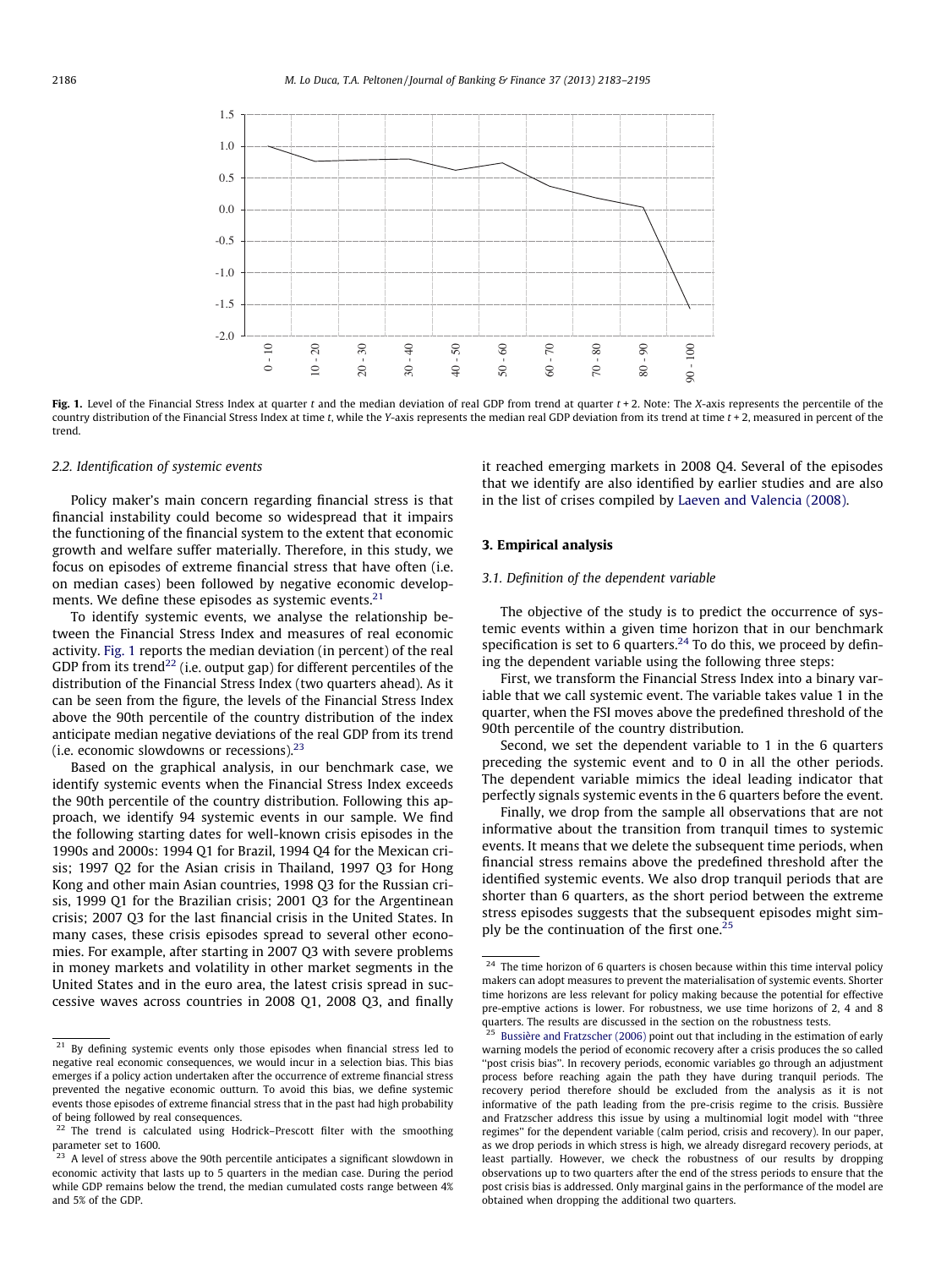<span id="page-4-0"></span>

| n<br>ıa<br>ı<br>ı |  |
|-------------------|--|
|-------------------|--|

List of variables.

| Description                                                                             | Domestic variables |                                                            |                                              |                       |                                      |                                     | Global<br>average |
|-----------------------------------------------------------------------------------------|--------------------|------------------------------------------------------------|----------------------------------------------|-----------------------|--------------------------------------|-------------------------------------|-------------------|
|                                                                                         | Level              | $\overline{2}$<br>Deviation from moving<br>average (short) | 3<br>Deviation from moving<br>average (long) | 4<br>Annual<br>change | 5<br>Deviation from<br>trend (short) | 6<br>Deviation from<br>trend (long) | 7                 |
| Ratio money to GDP                                                                      |                    | X                                                          | x                                            |                       | x                                    | X                                   | x                 |
| Ratio m2 to GDP                                                                         |                    | X                                                          | x                                            |                       | X                                    | X                                   | x                 |
| Real effective exchange rate                                                            |                    | X                                                          | X                                            | x                     | X                                    | X                                   |                   |
| Nominal effective exchange                                                              |                    | X                                                          | X                                            | x                     | x                                    | x                                   |                   |
| rate                                                                                    |                    |                                                            |                                              |                       |                                      |                                     |                   |
| Real GDP                                                                                |                    | X                                                          | X                                            | x                     | X                                    |                                     | $\mathbf{x}$      |
| Consumer price index                                                                    |                    | X                                                          | X                                            | x                     | X                                    |                                     | X                 |
| Ratio credit to the private<br>sector to GDP                                            |                    | X                                                          | x                                            |                       | x                                    | X                                   | x                 |
| Real money                                                                              |                    |                                                            |                                              | x                     |                                      |                                     | X                 |
| Real M2                                                                                 |                    |                                                            |                                              | X                     |                                      |                                     | x                 |
| Real house prices                                                                       |                    |                                                            |                                              | X                     |                                      |                                     | X                 |
| Real equity prices (MSCI<br>based                                                       |                    |                                                            |                                              | x                     | X                                    | X                                   | X                 |
| Real credit to the private<br>sector to GDP                                             |                    |                                                            |                                              | X                     |                                      |                                     | X                 |
| General government debt (% x<br>of GDP)                                                 |                    |                                                            |                                              |                       |                                      |                                     |                   |
| General government deficit x<br>$(% \mathcal{L}_{0}^{\ast} \mathcal{L}_{1})$ (% of GDP) |                    |                                                            |                                              |                       |                                      |                                     |                   |
| Current account deficit (% of x<br>GDP)                                                 |                    |                                                            |                                              |                       |                                      |                                     |                   |
| Price-earning ratios<br>Stock market capitalisation<br>over GDP                         | X                  |                                                            |                                              |                       | X<br>x                               | x<br>X                              | x<br>X            |

Notes: The table lists the core set of variables used in the empirical analysis; other transformations of the variables (i.e. interactions among them) that are used in the analysis are described in the main text. Real variables have been calculated by deflating the original nominal variable by the consumer price index (CPI). The first column reports the description of the variable; column (1) indicates whether the level of the original variable is used in the analysis; columns (2 and 3) indicate whether percentage deviations from short (8 quarters) and long (20 quarters) moving averages of the variable are used; column (4) indicates whether the annual percentage change of the original variable is used in the analysis; columns (5 and 6) indicate whether percentage deviations from Hodrick–Prescott trends of the variable are used; the "short" ("long") Hodrick–Prescott trend is computed with the smoothing parameter  $\lambda$  set to 1600 (400,000) following [Borio and Lowe \(2004\)](#page-12-0); The last column (7) indicates whether global averages have been computed for all the transformations of the variables listed in columns (1–6).

## 3.2. Explanatory variables: indicators of domestic and global macrofinancial vulnerabilities

To assess the level of systemic risks and to predict systemic events, we construct indicators commonly used in the literature to predict crises [\(Kaminsky and Reinhart, 1999; Borio and Lowe,](#page-12-0) [2002, 2004](#page-12-0), and [Alessi and Detken, 2011](#page-12-0)). These indicators capture the building up of vulnerabilities and imbalances both in the domestic and global economy. In this regard, we focus on asset price and credit developments and valuation levels, as well as proxies for leverage in the economy. In addition, we also calculate indicators for macroeconomic conditions (real GDP growth, inflation, current account balance, government balance and debt).

We build a comprehensive dataset of quarterly macro and financial data for the period 1990 Q1–2009 Q4 for 28 countries, of which 10 advanced countries and 18 emerging economies.<sup>26</sup> The data is obtained either from Haver Analytics, Bloomberg and Datastream.

Table 1 summarises the core variables included in the study.

Following the literature (e.g. [Alessi and Detken, 2011\)](#page-12-0), we test several transformations of the indicators, such as annual changes and deviations from moving averages or trends.<sup>27</sup> To proxy for global macro-financial imbalances and vulnerabilities, we calculate a

set of global indicators by averaging the transformed variables for the following four countries or regions: the United States, euro area, Japan and the United Kingdom.<sup>28</sup>

Starting from the core set of variables listed in Table 1, we calculate interactions among domestic variables, among international variables and between domestic and international variables. The interactions are aimed to capture the joint dynamic of two indicators.

Our analysis is conducted as much as possible in a real-time analysis fashion.<sup>29</sup> At each point in time, only information available to the policy makers up to that point in time is used. This implies that we take into account that certain variables, as for example GDP, are not available in real time because of publication lags. To take into account publications lags, we used lagged variables. For GDP, money and credit related indicators the lag ranges from 1 to 2 quarters depending on the country and on the indicator.

The real time analysis also implies that de-trended variables are computed using only real time information. Therefore, we recursively calculate trends at each time  $t$ , using only the information available up to that moment.

 $26$  The advanced countries are the following: Australia, Denmark, Euro area, Japan, New Zealand, Norway, Sweden, Switzerland, the United Kingdom, and the United States. The emerging economies are the following: Argentina, Brazil, China, Czech Republic, Hong Kong, Hungary, India, Indonesia, Malaysia, Mexico, the Philippines, Poland, Russia, Singapore, South Africa, Taiwan, Thailand and Turkey.

 $27$  We estimate the trend with the Hodrick–Prescott filter. Following [Borio and Lowe](#page-12-0) [\(2004\),](#page-12-0) we use two different values of the smoothing parameter, namely 1600 and 400,000.

<sup>&</sup>lt;sup>28</sup> We also calculated global averages by using weighted GDP averages of all countries in our sample. We only report the results for the global variables calculated using the United States, euro area, Japan and the United Kingdom as the results are substantially the same.

<sup>&</sup>lt;sup>29</sup> The literature on early warning models deals with large datasets of macro data for several countries of which several are emerging markets. ''Real time datasets'' that contain information on the revisions of data after the first publication do not exist yet for several countries in our sample. Our analysis is therefore a real-time analysis in the sense that we take into account publication lags, as in other early warning models ([Alessi and Detken, 2011\)](#page-12-0).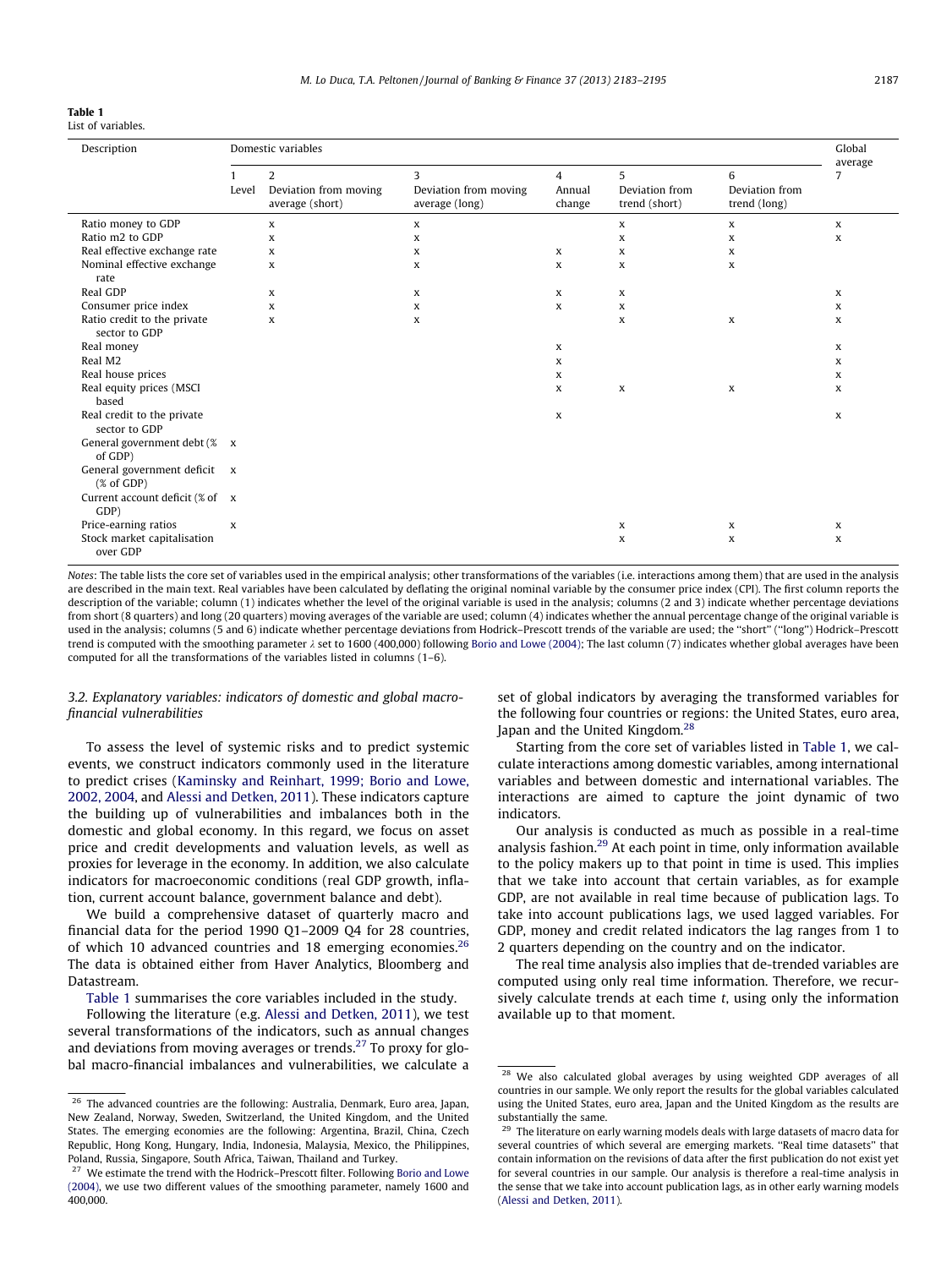## 3.3. Evaluation of the predictive power of the indicators and calculation of the optimal early warning threshold

To evaluate the performance of the indicators in predicting systemic events, we use a method that takes into account policy maker's preferences between issuing false alarms and missing systemic events<sup>30</sup> to rank the indicators and find optimal early warning thresholds. The approach is used to evaluate the performance of both, individual stand alone indicators and the discrete choice models, the latter being evaluated, in the current literature, on the basis of arbitrary thresholds (with the exception of [Demi](#page-12-0)[rgüc-Kunt and Detragiache, 2000](#page-12-0)).

First, following the method proposed by [Alessi and Detken](#page-12-0) [\(2011\),](#page-12-0) under a given threshold for issuing an early warning, we define a loss function that depends on the preferences of the policy maker with respect to Type I and Type II errors:

$$
L(\mu) = \mu(\text{Type I}) + (1 - \mu)(\text{Type II})\tag{2}
$$

More specifically, Type I is the ratio of missing signals (i.e. when no early warning signal was issued despite a crisis occurred) to the number of periods when a signal should have been issued, while Type II is the ratio of wrong signals (i.e. when a signal was issued while no crisis occurred) to the number of periods when no signal should have been issued. Finally, the parameter  $\mu$  describes the relative preference of the policy maker between Type I and Type II errors.

Second, we define usefulness U the gain that the policy maker obtains by using the indicator as compared to ignoring it:

$$
U = Min[\mu, 1 - \mu] - L(\mu) \tag{3}
$$

where Min  $[\mu, 1 - \mu]$  is the loss that the policy maker faces when disregarding the indicator (i.e. either she assumes that a signal is never issued or that the signal is always issued).

Optimal early warning thresholds are calculated by maximising  $U$  and indicators are ranked according to the maximum  $U$  they achieve.

Regarding policy maker's preferences with respect to Type I and II errors, in our benchmark analysis we take the point of view of a policy maker, who is equally concerned of issuing false alarms and missing systemic events, i.e. we assume that  $\mu$  = 0.5. This could be considered the point of view of a neutral external observer who does not want to commit any mistake and is only concerned of correctly anticipating a systemic event.<sup>31</sup>

## 3.4. Logit models

In our analysis, the country specific probability of a systemic event, i.e. systemic risk, is a function of financial vulnerabilities that are shown to perform well as stand alone indicators for predicting crises. In our benchmark model, the explanatory variables are grouped into three main sets, namely the domestic, the global and the interactions between domestic and global factors.

The first set consists of variables that measure domestic conditions and vulnerabilities. It includes growth in domestic asset prices (equity) and bank credit, asset price valuation levels, and the level of leverage in the economy. In our benchmark specification, growth in equity prices and bank credit are measured by the real (net of inflation) annual growth of the local MSCI equity index and of the amount outstanding of credit granted to the private sector. Asset price valuations are measured by the deviation of the ratio equity market capitalisation to GDP from its trend, while leverage is measured as the deviation of the ratio private credit to GDP from its trend.<sup>32</sup> The domestic set of variables also includes the interaction between asset price developments and valuation levels, as well as the interaction between credit growth and leverage. The interactions are computed by the product of the two relevant variables. Finally, the domestic macroeconomic environment is controlled for with the following variables: annual real GDP growth, annual CPI inflation, current account deficit in percentage of GDP, and government deficit in percentage of GDP.

The second set of explanatory variables aims at capturing the global macro-financial environment. These variables are included because the recent literature ([Borio and Drehmann, 2009; Alessi](#page-12-0) [and Detken, 2011](#page-12-0)) and our empirical analysis of stand alone indicators of vulnerabilities show that global factors have a significant influence on domestic financial stability. Similarly to the domestic set of variables, we include growth in global asset prices and bank credit, global asset price valuation levels, and the global level of leverage to the model. In addition, the set of explanatory variables also includes the interaction between global asset price developments and valuation levels, as well as the interaction between global credit growth and leverage. Finally, global macroeconomic conditions are captured by real GDP growth and inflation.

The third set of explanatory variables includes the interplay between domestic and global indicators of vulnerabilities, computed as the product between the relevant domestic and international variables. The introduction of this group of variables captures additional fragilities that emerge when the overheating of the domestic economy coincides with the vulnerabilities in the global conditions.

In the robustness section, we evaluate our results by changing the specification of the benchmark model and the variables used to measure the different vulnerabilities.

Regarding the estimation strategy, due data limitations, we pool the information of our unbalanced panel, and assume that the constant c and the slope coefficients  $\beta$  of the logit model do not change across time and countries. The appropriateness of a pooled approach is discussed by [Demirgüc-Kunt and Detragiache \(1998\),](#page-12-0) [Fuertes and Kalotychou \(2006\)](#page-12-0) and [Davis and Karim \(2008\).](#page-12-0)<sup>33</sup>

To take into account potential cross country differences in the scale of the regressors, as well as to avoid that our results are affected by large outliers, we follow the method by [Berg et al.](#page-12-0) [\(2005\),](#page-12-0) and measure variables in country specific percentile terms.

[Table 2](#page-6-0)A reports the estimated coefficients for the benchmark model (column 5), that includes the set of explanatory variables

<sup>&</sup>lt;sup>30</sup> Normally, the threshold for an indicator is chosen based on some kind of information criteria, e.g. noise-to-signal ratio. [Demirgüc-Kunt and Detragiache](#page-12-0) [\(2000\), Bussière and Fratzscher \(2008\)](#page-12-0) and [Alessi and Detken \(2011\)](#page-12-0) highlight that this approach has several drawbacks.

<sup>&</sup>lt;sup>31</sup> The point of view of local policy makers or international institutions in charge of giving policy recommendations could be different, as the costs of missing systemic events and issuing false alarms are different (e.g. through reputational costs or real costs). It is likely that the last financial crisis increased the concerns of policy makers of missing systemic events. However, it is difficult to assess whether policy makers could be assumed to be relatively more concerned of missing crises versus issuing false alarms. For a more comprehensive discussion of the issue, see [Bussière and](#page-12-0) [Fratzscher \(2008\)](#page-12-0) and [Alessi and Detken \(2011\).](#page-12-0)

<sup>&</sup>lt;sup>32</sup> Trends are computed with the Hodrick-Prescott filter setting the smoothing parameter  $\lambda$  to 400,000. Regarding, equity valuations it would be optimal to use price earning ratios, however time series for these data are not available since 1990 for a large portion of our set of countries. Therefore, we opted to use the ratio equity market capitalisation to GDP as a proxy for valuations after de-trending the ratio to correct for the non-stationarity due the progress in developing local stock markets. Regarding leverage, the deviation from the trend of the ratio private credit to GDP is a commonly used measure of leverage [\(Borio and Lowe, 2002\)](#page-12-0), against the background of the lack of uniform coverage across countries and time of data on leverage of financial intermediaries, households and corporations.

<sup>&</sup>lt;sup>33</sup> As [Davis and Karim \(2008\)](#page-12-0) state, a fixed effects model would mean that the estimated country-specific effect and the systemic event indicator would be perfectly correlated also for countries that never experienced a systemic event, while excluding these countries would generate a biased sample and biased coefficients. Thus a pooled logit model is used in this study.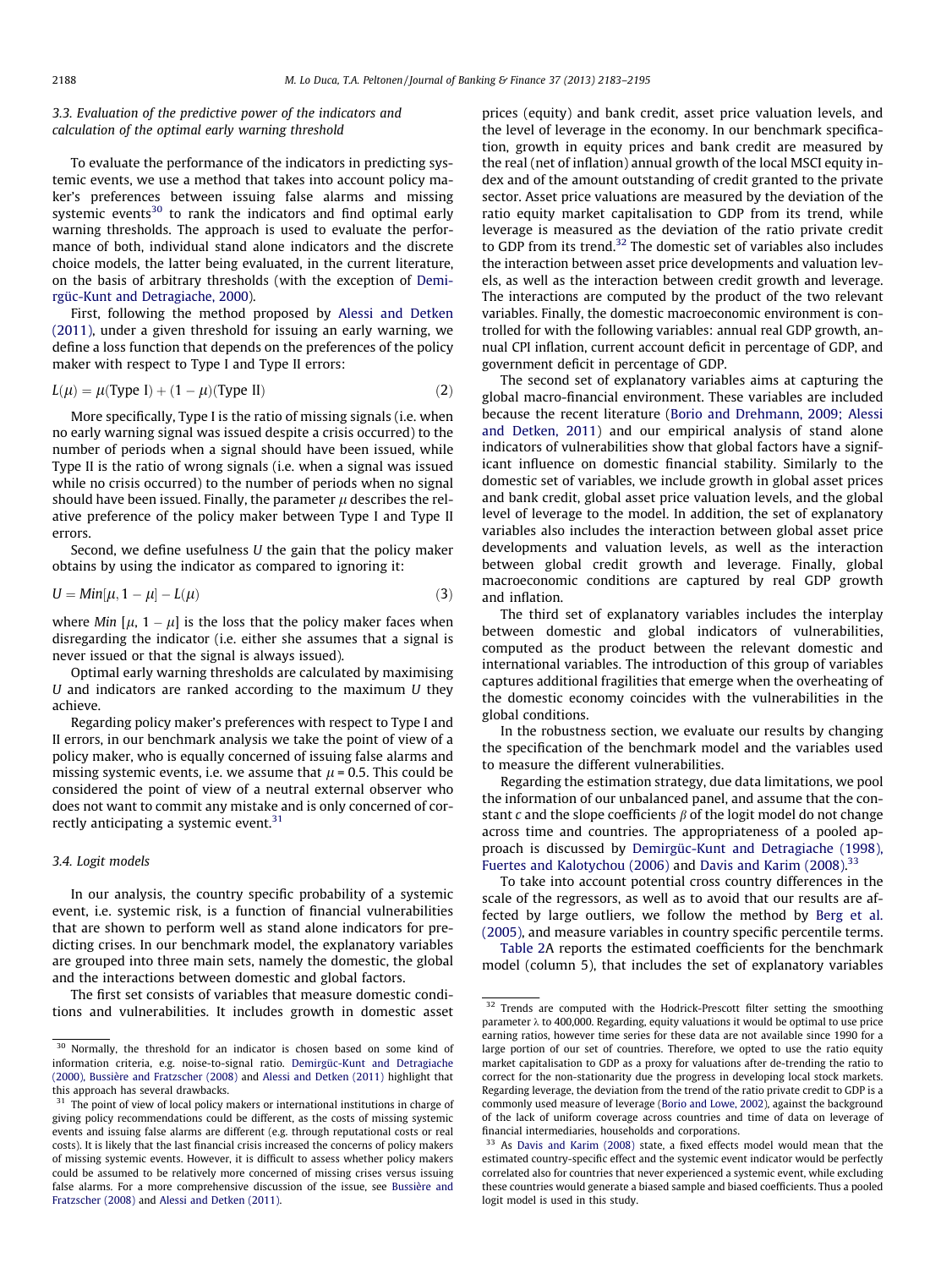### <span id="page-6-0"></span>Table 2A

Estimation results of the logit models.

|                                            |                                                                                                                                                                                                               | (1)<br>Currency<br>crisis<br>model        | (2)<br>Macro-<br>prudential<br>model      | (3)<br>Domestic<br>model                             | (4)<br>Domestic and<br>international (no<br>interactions)                    | (5)<br>Benchmark                                                                                             | (6)<br>Benchmark<br>(marginal<br>effects                                                                       |
|--------------------------------------------|---------------------------------------------------------------------------------------------------------------------------------------------------------------------------------------------------------------|-------------------------------------------|-------------------------------------------|------------------------------------------------------|------------------------------------------------------------------------------|--------------------------------------------------------------------------------------------------------------|----------------------------------------------------------------------------------------------------------------|
| Domestic variables                         | Real GDP growth<br>Inflation<br>Current account deficit<br>General government deficit<br>Real effective exchange rate                                                                                         | $0.0152***$<br>0.0027<br>0.0012<br>0.0014 | $0.0069$ **<br>$0.0082***$<br>$0.0060$ ** | 0.0047<br>$0.0070$ **<br>$0.0070***$<br>$-0.0073***$ | 0.0057<br>0.0050<br>$0.0079$ **<br>$-0.0032$                                 | 0.0066<br>0.0061<br>$0.0075$ <sup>*</sup><br>$-0.0011$                                                       | $0.0008$ <sup>*</sup><br>$0.0008$ <sup>*</sup><br>$0.0009$ **<br>$-0.0001$                                     |
|                                            | overvaluation<br>Real equity growth<br>Equity valuation<br>(A1) equity interaction<br>(growth & valuation)                                                                                                    |                                           | $0.0049*$<br>$0.0291$ ***                 | 0.0015<br>$0.0266$ ***<br>$0.0063$ **                | 0.0089<br>$0.0142$ ***                                                       | $0.0188***$<br>$0.0119***$<br>0.0045                                                                         | $0.0023***$<br>$0.0015$ ***<br>0.0006                                                                          |
|                                            | Real credit growth<br>Leverage<br>(B1) credit interaction<br>(growth & leverage)                                                                                                                              | $0.0107***$<br>$0.0195***$                | 0.0011<br>$0.0222***$                     | $-0.0011$<br>$0.0160***$<br>0.0032                   | 0.0013<br>$0.0180***$                                                        | $-0.0068$<br>$0.0105$ <sup>*</sup><br>$0.0135***$                                                            | $-0.0008$<br>$0.0013$ <sup>*</sup><br>$0.0017$ **                                                              |
|                                            | Interaction leverage &<br>valuation<br>Interaction equity & credit<br>growth                                                                                                                                  |                                           |                                           | $0.0067$ **<br>0.0019                                |                                                                              |                                                                                                              |                                                                                                                |
| Global variables                           | Real GDP growth<br>Inflation<br>Real equity growth<br>Equity valuation<br>(A2) equity interaction<br>(growth & valuation)<br>Real credit growth<br>Leverage<br>(B2) credit interaction<br>(growth & leverage) |                                           |                                           |                                                      | 0.0015<br>$0.0170$ ***<br>$-0.0014$<br>$0.0396$ ***<br>$0.0146***$<br>0.0032 | 0.0004<br>$0.0303***$<br>$-0.0123***$<br>$0.0347***$<br>$0.0133***$<br>0.0093<br>$0.0415***$<br>$-0.0430***$ | 0.0000<br>$0.0038***$<br>$-0.0015$ **<br>$0.0043$ ***<br>$0.0017$ ***<br>0.0012<br>$0.0052***$<br>$-0.0054$ ** |
| Interaction between<br>domestic and global | Interaction domestic &<br>international leverage                                                                                                                                                              |                                           |                                           |                                                      |                                                                              | $0.0078$ **                                                                                                  | $0.0010^*$                                                                                                     |
| variables                                  | Interaction domestic &<br>international valuations                                                                                                                                                            |                                           |                                           |                                                      |                                                                              | $-0.0029$                                                                                                    | $-0.0004$                                                                                                      |
|                                            | Interaction domestic &<br>international credit growth                                                                                                                                                         |                                           |                                           |                                                      |                                                                              | $-0.0074$ **                                                                                                 | $-0.0009$ **                                                                                                   |
|                                            | Interaction domestic &<br>international equity growth<br>$A1 \times A2$<br>$B1 \times B2$                                                                                                                     |                                           |                                           |                                                      |                                                                              | $0.0168***$<br>$-0.0124$<br>$-0.0008$                                                                        | $0.0021$ ***<br>$-0.0015$ **<br>$-0.0001$                                                                      |
|                                            | Constant<br>Number of countries<br>Number of observations<br>Pseudo R-squared                                                                                                                                 | $-3.7562***$<br>28<br>902<br>0.1278       | $-5.1805***$<br>28<br>1275<br>0.1903      | $-4.8874***$<br>28<br>1275<br>0.2036                 | $-8.4201$ ***<br>28<br>1275<br>0.3398                                        | $-9.2450***$<br>28<br>1275<br>0.3894                                                                         |                                                                                                                |

Notes:  $\mu$  = 0.5 and forecasting horizon 6 quarters. Robust standard errors have been used in the estimation.

\* Statistical significance at 10% level.

Statistical significance at 5% level.

\*\*\* Statistical significance at 1% level.

described above, as well as statistics for alternative models that are used for comparison (columns  $1-4$ ).<sup>34</sup> The alternative models are:

- 1. "Currency crisis" model: it includes explanatory variables often used in the currency crises literature, as for example the real exchange rate, macro-conditions and credit growth.
- 2. ''Macro-prudential'' model: it adds equity price growth and valuation to the set of explanatory variables of the ''Currency crisis" model.<sup>35</sup>
- 3. ''Domestic model'': it includes the explanatory variables of the ''Macro-prudential'' model with the addition of (i) the general

government deficit, (ii) the interaction between equity growth and equity valuation, and (iii) the interaction between credit growth and leverage.

4. ''Domestic and international (no interactions)'' model: it includes the explanatory variables of the ''Domestic'' model with the exclusion of the interactions terms. It also includes global growth and inflation, as well as global credit growth and leverage, and global equity growth and valuation.

Table 2A also includes the estimated marginal effects of the independent variables in the benchmark model (column 6). Finally [Table 2](#page-7-0)B presents the estimated coefficients for the ''Domestic'', ''Domestic and international (no interactions)'' and the ''Benchmark'' models estimated alternatively on emerging markets only or advanced economies only.

As the main objective of the paper is to evaluate the performance of the models in predicting systemic events according to the framework that takes into account policy maker's preferences,

<sup>&</sup>lt;sup>34</sup> Note that the correlation among the explanatory variables included in the benchmark specification is on average low (0.16 is the average absolute correlation between the explanatory variables). Only a small number of bilateral absolute correlations exceed 0.5 (8 in total) of which only 3 exceed 0.6.

<sup>&</sup>lt;sup>35</sup> However, it excludes the real exchange rate due to data limitations.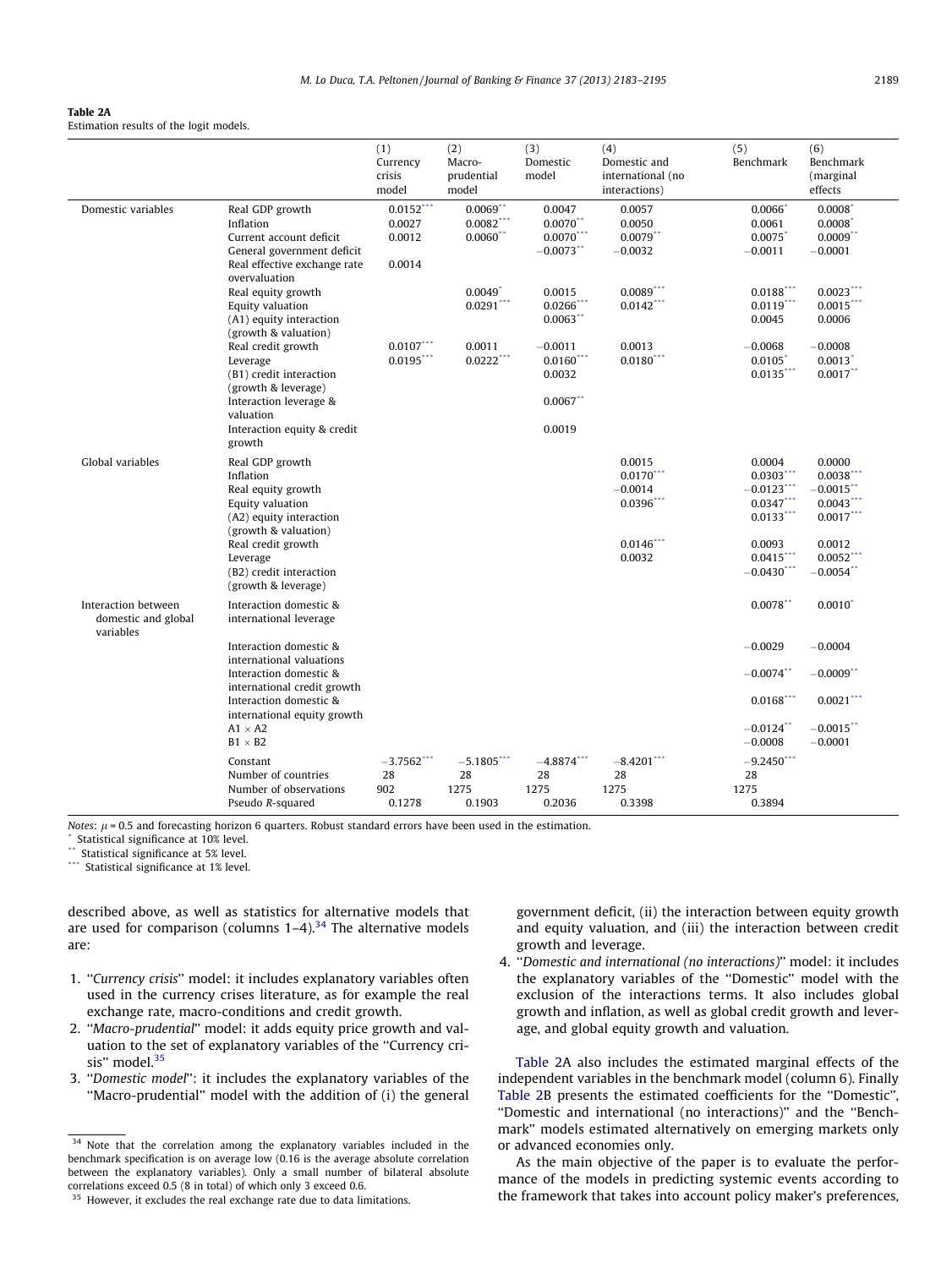#### <span id="page-7-0"></span>Table 2B

Estimation results of the logit models.

|                                                         |                                                                                                                           | <b>EMEs only</b>                                      |                                                           |                                                                      | Advanced Economies only                             |                                                            |                                                                  |
|---------------------------------------------------------|---------------------------------------------------------------------------------------------------------------------------|-------------------------------------------------------|-----------------------------------------------------------|----------------------------------------------------------------------|-----------------------------------------------------|------------------------------------------------------------|------------------------------------------------------------------|
|                                                         |                                                                                                                           | (7)<br>Domestic<br>model                              | (8)<br>Domestic and<br>international (no<br>interactions) | (9)<br>Benchmark                                                     | (10)<br>Domestic<br>model                           | (11)<br>Domestic and<br>international (no<br>interactions) | (12)<br>Benchmark                                                |
| Domestic variables                                      | Real GDP growth<br>Inflation<br>Current account deficit<br>General government<br>deficit<br>Real effective exchange       | $-0.0017$<br>$0.0118$ ***<br>$0.0059*$<br>$-0.0106**$ | 0.0015<br>$0.0164$ ***<br>$0.0118$ ***<br>$-0.0040$       | $-0.0002$<br>$0.0266$ ***<br>$0.0107$ **<br>$-0.0018$                | 0.0032<br>0.0108<br>$0.0131***$<br>$-0.0013$        | 0.0007<br>0.0020<br>$0.0105$ **<br>$-0.0004$               | $-0.0027$<br>$-0.0036$<br>$0.0154$ ***<br>$-0.0006$              |
|                                                         | rate overvaluation<br>Real equity growth<br>Equity valuation<br>(A1) equity interaction<br>(growth & valuation)           | $-0.0018$<br>$0.0185$ ***<br>0.0033                   | $0.0146$ ***<br>0.0011                                    | $0.0313***$<br>0.0036<br>0.0012                                      | 0.0049<br>$0.0482***$<br>$0.0131***$                | 0.0124<br>$0.0335$ ***                                     | 0.0104<br>0.0408"<br>0.0076                                      |
|                                                         | Real credit growth<br>Leverage<br>(B1) credit interaction<br>(growth & leverage)                                          | $-0.0045$<br>0.0069<br>$0.0153***$                    | 0.0043<br>$0.0201$ ***                                    | $-0.0198$ **<br>0.0050<br>$0.0362***$                                | $-0.0012$<br>$0.0588***$<br>$-0.0190$ <sup>**</sup> | $-0.0015$<br>$0.0313$ ***                                  | $-0.0163$<br>$0.0486$ **<br>$-0.0323$ **                         |
|                                                         | Interaction leverage &<br>valuation<br>Interaction equity & credit<br>growth                                              | $-0.0011$<br>0.0060                                   |                                                           |                                                                      | 0.0107<br>0.0005                                    |                                                            |                                                                  |
| Global variables                                        | Real GDP growth<br>Inflation<br>Real equity growth<br>Equity valuation<br>(A2) equity interaction<br>(growth & valuation) |                                                       | $-0.0003$<br>$0.0182$ ***<br>$-0.0062$<br>$0.0403$ ***    | 0.0003<br>$0.0685$ ***<br>$-0.0177$ ***<br>$0.0434$ ***<br>$-0.0021$ |                                                     | 0.0090<br>0.0112<br>$-0.0009$<br>$0.0293$ ***              | $0.0169$ **<br>0.0141<br>$-0.0096$<br>$0.0227***$<br>$0.0231***$ |
|                                                         | Real credit growth<br>Leverage<br>(B2) credit interaction<br>(growth & leverage)                                          |                                                       | $0.0266$ ***<br>0.0017                                    | 0.0004<br>$0.1195$ ***<br>$-0.1292$                                  |                                                     | 0.0000<br>0.0113                                           | $-0.0168$<br>0.0169<br>0.0045                                    |
| Interaction between<br>domestic and global<br>variables | Interaction domestic &<br>international leverage                                                                          |                                                       |                                                           | 0.0103                                                               |                                                     |                                                            | 0.0059                                                           |
|                                                         | Interaction domestic &<br>international valuations                                                                        |                                                       |                                                           | $-0.0065$                                                            |                                                     |                                                            | $-0.0077$                                                        |
|                                                         | Interaction domestic &<br>international credit<br>growth                                                                  |                                                       |                                                           | $-0.0020$                                                            |                                                     |                                                            | $-0.0076$                                                        |
|                                                         | Interaction domestic &<br>international equity<br>growth                                                                  |                                                       |                                                           | $0.0355$ ***                                                         |                                                     |                                                            | $0.0322***$                                                      |
|                                                         | $A1 \times A2$<br>$B1 \times B2$                                                                                          |                                                       |                                                           | $-0.0181$ <sup>**</sup><br>0.0020                                    |                                                     |                                                            | 0.0011<br>0.0016                                                 |
|                                                         | Constant<br>Number of countries<br>Number of observations<br>Pseudo R-squared                                             | $-3.5639$<br>17<br>745<br>0.1485                      | $-9.2059$<br>17<br>745<br>0.3191                          | $-12.0821$<br>17<br>745<br>0.4585                                    | $-8.8773$ ***<br>11<br>525<br>0.3700                | $-9.3149$<br>11<br>525<br>0.3990                           | $-10.3401$<br>11<br>525<br>0.4490                                |

Notes:  $\mu$  = 0.5 and forecasting horizon 6 quarters. Robust standard errors have been used in the estimation.

\* Statistical significance at 10% level.

Statistical significance at 5% level.

\*\*\* Statistical significance at 1% level.

we draw the attention of the reader only on a few features that emerge from [Tables 2A and 2B](#page-6-0).<sup>36</sup>

First, the fit of the Benchmark model is better than the fit of any alternative model [\(Table 2](#page-6-0)A). The Benchmark model is outperforming other models also when the estimation includes emerging markets or advanced economies only (Table 2B). Second, the information criteria support the choice of the Benchmark model and the inclusion of interaction terms.<sup>37</sup> Third, in the Benchmark model, domestic factors, as well as global factors and the interaction between domestic and global ones are statistically significant and have, in most cases, the expected signs (both [Tables 2A and 2B\)](#page-6-0). Fourth, the estimated coefficients capturing the impact of global variables as well as those capturing the interaction between domestic and global variables are, in most cases, larger and have higher statistical significance level in the model for emerging markets only (Table 2B) compared to the model for advanced economies only (and also compared to the benchmark in [Table 2](#page-6-0)A). This suggests that the determinants of systemic risks are the same in emerging and advanced economies. The main difference between emerging markets and advanced economies is the relative importance of the different factors. In particular, emerging economies seem to be more exposed to global factors.<sup>38</sup> This is confirmed by the better fit of the

 $36$  In addition, due to non-linearities and data transformations, the interpretation of the estimated coefficients is not straightforward.

 $37$  The AIC criterion for the models is the following: "Macroprudential" AIC = 1235.8; ''Domestic'' AIC = 1228.2; ''Domestic and international (no interactions)'' AIC = 1041.2; ''Benchmark'' AIC = 986.454. Models for emerging markets: ''Domestic and international (no interactions)" AIC = 623.9; "Benchmark" AIC = 522.0. <sup>38</sup> This conclusion is supported by [Dungey et al. \(2010\).](#page-12-0)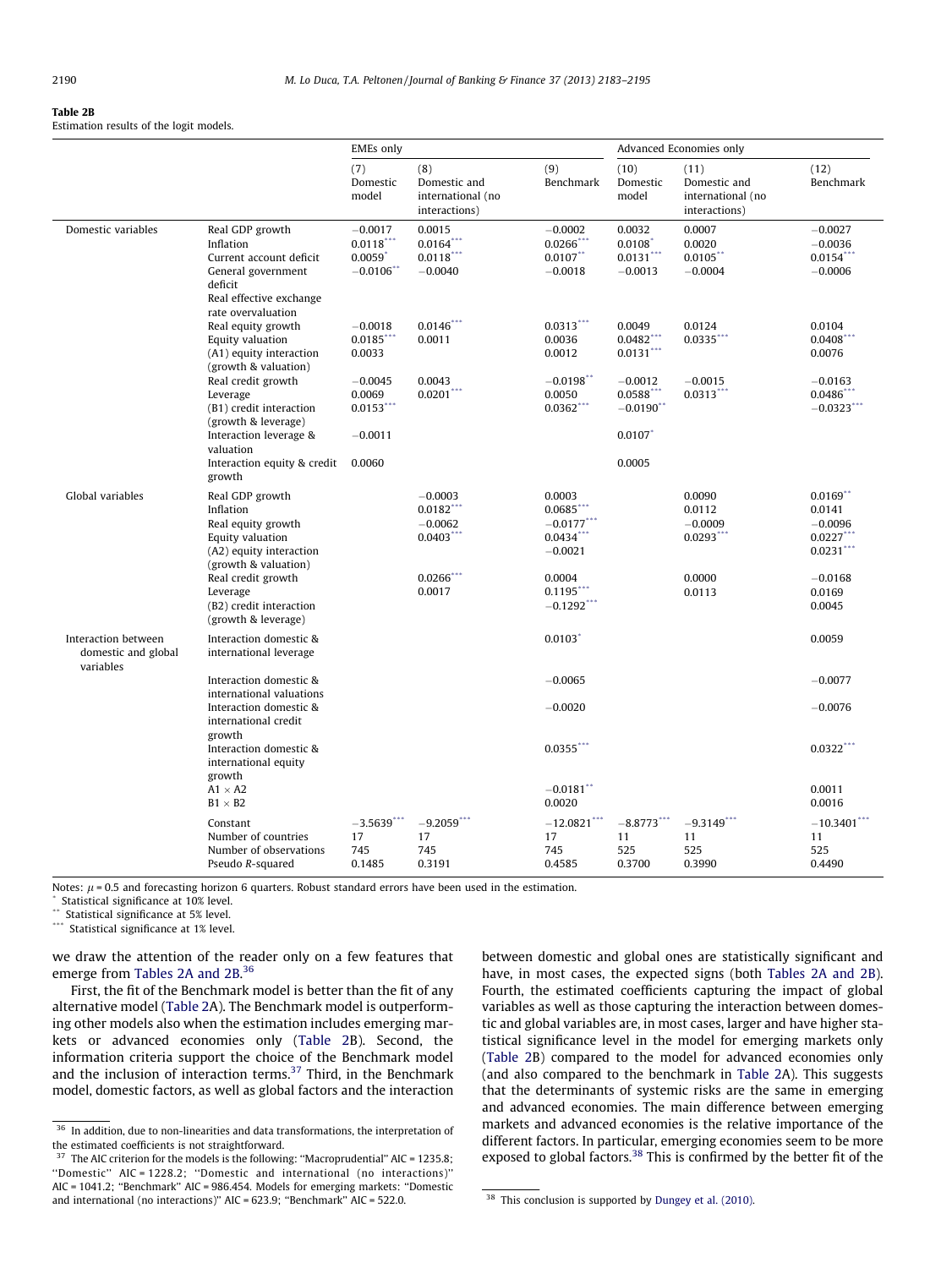<span id="page-8-0"></span>

| Table 3 |                                        |  |  |
|---------|----------------------------------------|--|--|
|         | In-sample performance of logit models. |  |  |

| Model                                   | Threshold (percentile) | U    | <b>NtSr</b> | % Predicted | Cond Prob (%) | Prob Diff (%) |
|-----------------------------------------|------------------------|------|-------------|-------------|---------------|---------------|
| Benchmark (AEs only)                    | 66                     | 0.34 | 0.21        | 85.14       | 64.62         | 36.95         |
| Benchmark (EMEs only)                   | 65                     | 0.33 | 0.22        | 84.73       | 63.24         | 35.99         |
| Benchmark                               | 68                     | 0.32 | 0.20        | 80.95       | 65.83         | 37.83         |
| Benchmark (no interactions - AEs only)  | 66                     | 0.32 | 0.25        | 85.13       | 60.87         | 33.20         |
| Domestic model (AEs only)               | 64                     | 0.32 | 0.25        | 85.14       | 60.87         | 33.21         |
| Benchmark (no interactions)             | 58                     | 0.31 | 0.31        | 88.80       | 55.52         | 27.52         |
| Benchmark (no interactions – EMEs only) | 68                     | 0.30 | 0.24        | 78.33       | 61.39         | 34.14         |
| Domestic model                          | 67                     | 0.26 | 0.28        | 71.71       | 57.79         | 29.79         |
| Macro-prudential                        | 63                     | 0.24 | 0.34        | 74.23       | 53.32         | 25.32         |
| Best stand alone indicator*             | 55                     | 0.21 | 0.45        | 76.91       | 48.44         | 18.72         |
| Domestic model (EMEs only)              | 58                     | 0.19 | 0.47        | 71.43       | 44.62         | 17.33         |
| Currency crisis                         | 69                     | 0.19 | 0.38        | 60.33       | 49.16         | 22.33         |

Notes: "The best stand alone indicator is the percentage deviation from Hodrick–Prescott trend (with  $\lambda$  set to 400,000) of the ratio equity market capitalisation to GDP in G4 countries. The optimal threshold is expressed as percentile on the basis of the country distribution of the indicator. The optimal threshold indicates the level at which the indicator issues an early warning signal. Thresholds are calculated for  $\mu$  = 0.5 ("neutral" observer) and forecasting horizon 6 quarters. The columns of the table report the following measures to assess the efficiency of the models: usefulness "U" (see formula 3); the noise to signal ratio (NtSr) i.e. the ratio between false signals as a proportion of periods in which false signals could have been issued and good signals as a proportion of periods in which good signals could have been issued; the percentage of crisis predicted by the indicator (% predicted) i.e. the ratio between good signals and the number of periods in which good signals could have been issued; the probability of a crisis conditional on a signal (Cond Prob) i.e. the ratio between good signals and the total number of signals issued; the difference between the conditional and the unconditional probability of a crisis (Prob Diff). See [Kaminsky et al. \(1998\)](#page-12-0) for details on the calculations of the measures of efficiency.

## Table 4

Out-of-sample performance of logit models.

| Model                       |      | <b>NtSr</b> | % Predicted | Cond Prob (%) | Prob Diff (%) |
|-----------------------------|------|-------------|-------------|---------------|---------------|
| Benchmark                   | 0.18 | 0.57        | 83.91       | 48.34         | 13.54         |
| Benchmark (no interactions) | 0.15 | 0.64        | 85.06       | 45.40         | 10.60         |
| Domestic model              | 0.12 | 0.67        | 72.41       | 44.37         | 9.57          |
| Macro-prudential            | 0.10 | 0.75        | 77.01       | 41.61         | 6.81          |
| Currency crisis             | 0.06 | 0.84        | 77.01       | 38.95         | 4.15          |

Notes: See notes to Table 3. Due to limitations in the number of observations we only estimate in real time the model for all countries without differentiating between EMEs and advanced economies.



Fig. 2. Predicting the Global Financial Crisis in the United States. Out-of-sample performance of the Benchmark logit model in 2005 Q2-2007 Q2. Note: The X-axis represents time (in quarters), while the Y-axis represents the probability of a systemic event within the next 6 quarters (threshold optimised for  $\mu$  = 0.5). The probability is the output of the benchmark logit model.

models that include global factors compared to the ''Domestic'' model for emerging markets only [\(Table 2](#page-7-0)B) (while the increase in fit is only marginal for advanced economies).

We now turn to the evaluation of the performance of the models in predicting systemic events. The selection of the best model is done in the following way: once the probability of financial stress is estimated, we use the approach by [Alessi and Detken \(2011\)](#page-12-0) to evaluate whether the policy maker can extract useful signals from it. Thus, we find the thresholds for the estimated probability that maximises the U statistic for each model for the given preference parameter  $\mu$  = 0.5. The best model is the one that that achieves the highest usefulness U score for the given preference parameter.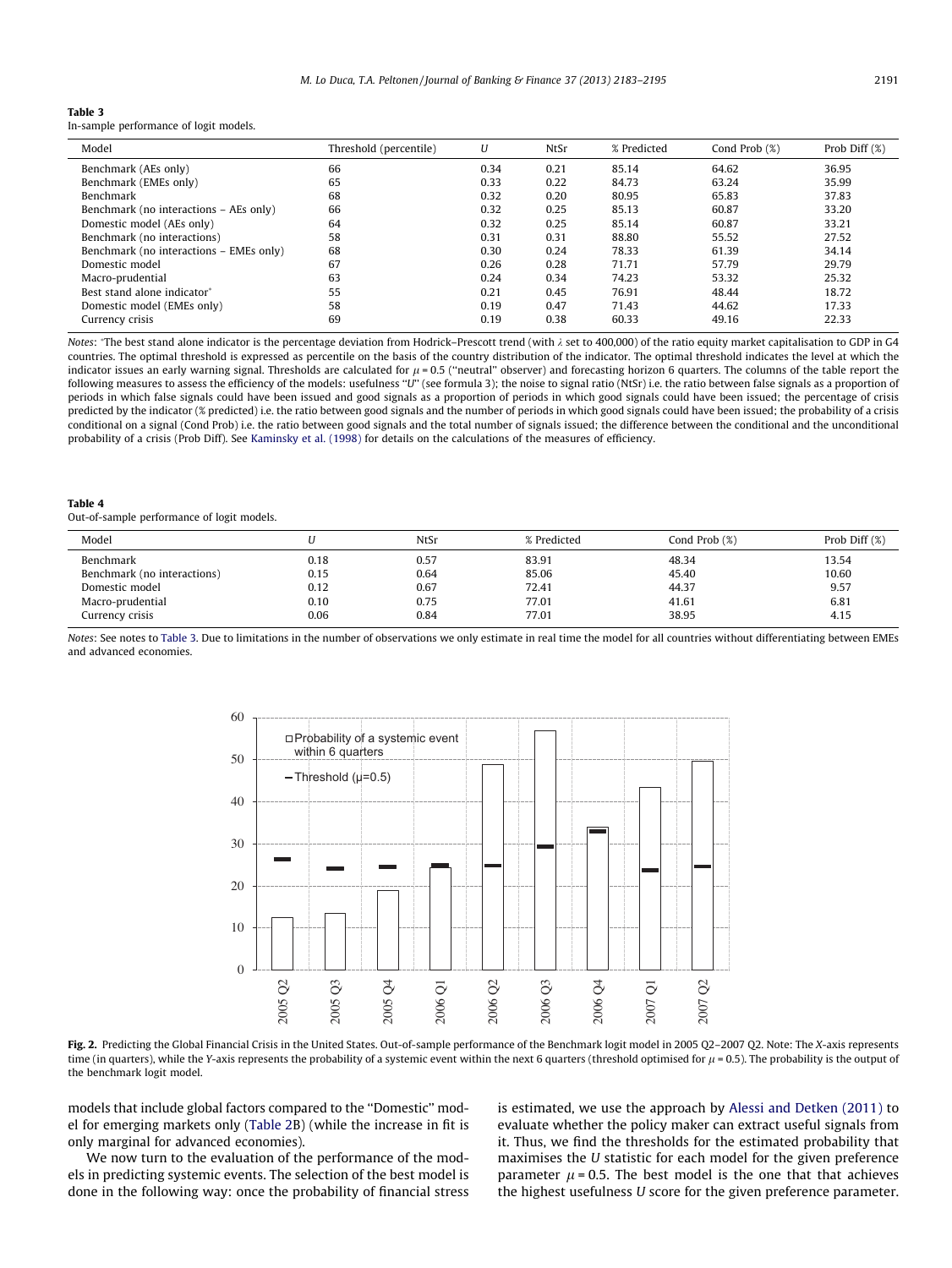<span id="page-9-0"></span>

Fig. A1. Financial Stress Index for emerging economies in the sample.

[Table 3](#page-8-0) reports usefulness U, the noise-to-signal ratio (NtSr), the percentage of systemic events predicted by the indicator (%predicted), the probability of a systemic event conditional to a signal (Cond Prob) and the difference between the conditional and the unconditional probability of a systemic event (Prob Diff).<sup>39</sup> The main results are the following:

First, all models achieve a positive U, meaning that the models provide statistical gains for policy makers, who are equally concerned of issuing false alarms and missing systemic events. Second, all the models except the ''Currency crisis'' and the ''Domestic (only EMEs)'' models outperform the best stand alone indicator. The low performance of the ''Domestic'' model for emerging markets highlights the importance of including global factors in the model, especially for emerging economies. Third, the inclusion of global factors improves the performance of the models. Benchmark models with no interactions terms achieve usefulness gains, with the exception of the model for advanced economies. The latter performs as good as the ''Domestic'' model suggesting again that the role of global factors is more important for emerging economies. Finally, the inclusion of interaction terms further increases the performance of the models. As a matter of fact, Benchmark models (which include both global factors and interaction terms) are the best performing models. They achieve the highest U, successfully predict more than 80% of the systemic events, have the lowest noise to signal ratios and the highest conditional probability gains (i.e. difference between the unconditional probability and probability of a systemic event conditional to observing a signal from the model).

To sum up, our results highlight that analysing multiple signals from various sources of vulnerabilities in a multivariate framework, such as the discrete choice models, are more comprehensive tools than stand alone indicators to assist policy makers in evaluating systemic risks and predicting systemic events. Furthermore, it is important to take into consideration both domestic and international sources of vulnerabilities as well as their interactions.

We turn now to the evaluation of the out-of-sample performance of the logit models.

## 3.5. Out-of-sample performance of the models

We evaluate the out-of-sample performance of the logit models over the evaluation period 2005 Q2 to 2007 Q2 (8 quarters) in the following way $40$ :

(1) We recursively estimate the model at each quarter  $t$  in the evaluation period using the information that would have been available in real time from the beginning of the sample  $(1990 \tQ1)$  to quarter t.

<sup>&</sup>lt;sup>39</sup> See [Kaminsky et al. \(1998\)](#page-12-0) for details on the calculations of these efficiency statistics.

 $^{40}\,$  We choose 2005Q2 as starting point for our real time evaluation of the model in order to have long enough time series for all the countries for expressing regressors in country specific percentiles. We stop the evaluation period in 2007Q2 as in 2007Q3 the last financial crisis started in the US. Due to limitations in the number of observations we only estimate in real time the model for all countries without differentiating between EMEs and advanced economies.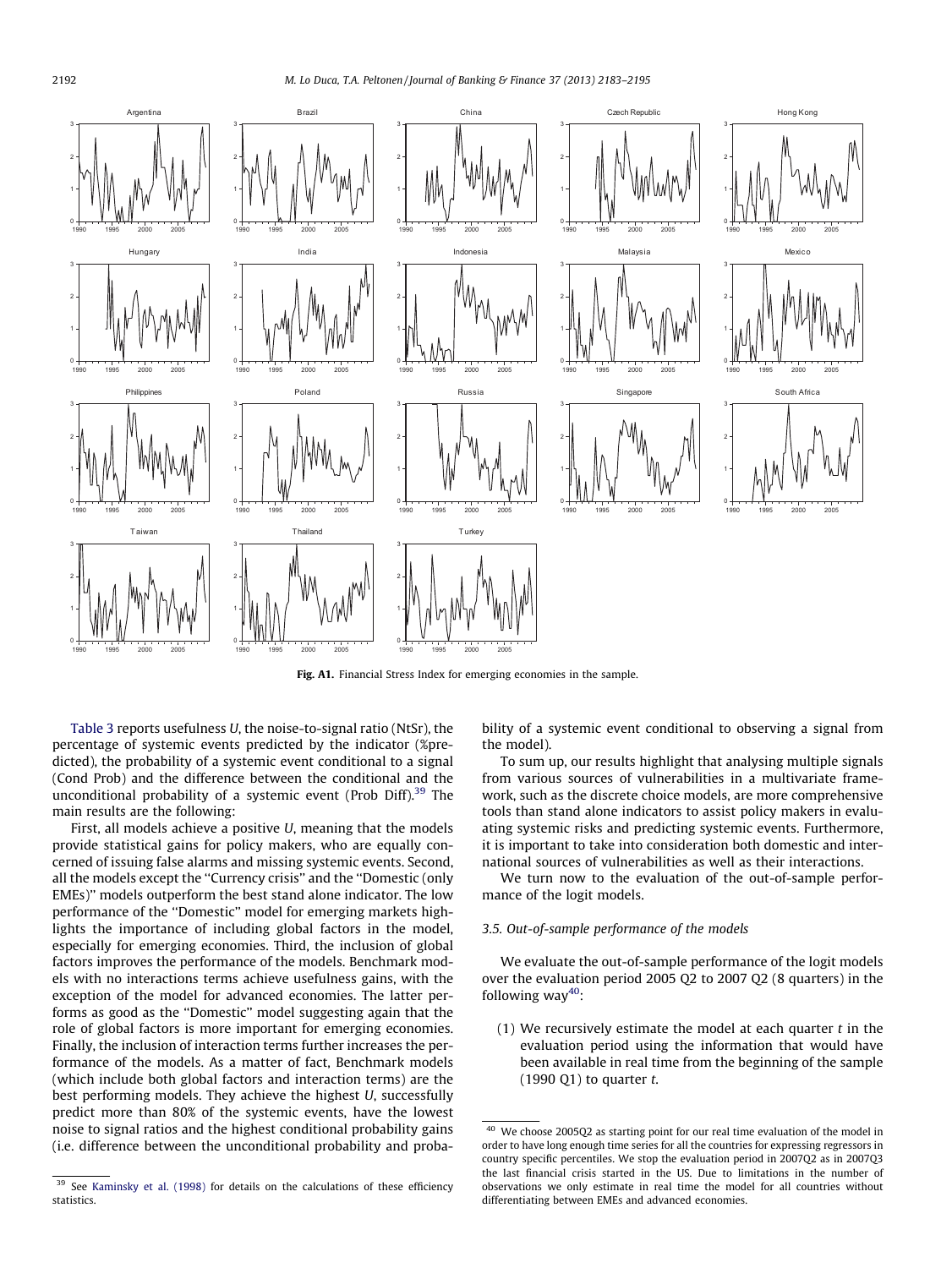<span id="page-10-0"></span>

Fig. A2. Financial Stress Index for advanced economies in the sample.

| <b>Table A1</b>                                                                                |  |
|------------------------------------------------------------------------------------------------|--|
| Performance of the benchmark logit model over different forecasting horizons with $\mu$ = 0.5. |  |

| Model     | Forecasting horizon | Threshold (percentile) |      | NtSr | % Predicted | Cond Prob (%) | Prob Diff (%) |
|-----------|---------------------|------------------------|------|------|-------------|---------------|---------------|
| Benchmark | 8 Ouarters          | 62                     | 0.34 | 0.19 | 84.43       | 74.76         | 38.99         |
| Benchmark | 6 Quarters          | 68                     | 0.32 | 0.20 | 80.95       | 65.83         | 37.83         |
| Benchmark | 4 Quarters          | 67                     | 0.30 | 0.29 | 83.54       | 45.21         | 26.15         |
| Benchmark | Ouarters            | 74                     | 0.29 | 0.28 | 80.80       | 28.21         | 18.41         |

Notes: See notes to [Table 3](#page-8-0).

Table A2

|  | Performance of the benchmark logit model using different values for the parameter $\mu$ with forecasting horizon 6 quarters. |  |
|--|------------------------------------------------------------------------------------------------------------------------------|--|
|  |                                                                                                                              |  |

| Model     |     | Threshold (percentile) |      | <b>NtSr</b> | % Predicted | Cond Prob (%) | Prob Diff (%) |
|-----------|-----|------------------------|------|-------------|-------------|---------------|---------------|
| Benchmark | 0.5 | 68                     | 0.32 | 0.20        | 80.95       | 65.83         | 37.83         |
| Benchmark | 0.4 | 69                     | 0.23 | 0.19        | 79.83       | 67.06         | 39.06         |
| Benchmark | 0.6 | 65                     | 0.22 | 0.23        | 83.47       | 62.74         | 34.74         |
| Benchmark | 0.7 | 53                     | 0.14 | 0.37        | 91.88       | 51.57         | 23.57         |
| Benchmark | 0.3 | 72                     | 0.13 | 0.17        | 74.51       | 69.27         | 41.27         |
| Benchmark | 0.8 | 53                     | 0.07 | 0.37        | 91.88       | 51.57         | 23.57         |
| Benchmark | 0.2 | 81                     | 0.06 | 0.11        | 57.14       | 77.27         | 49.27         |
|           |     |                        |      |             |             |               |               |

Notes: See notes to [Table 3](#page-8-0).

- (2) We collect the real time signals from the model over the evaluation period (assuming the benchmark scenario of a forecast horizon of 6 quarters and policy preference parameter of  $\mu$  = 0.5).
- (3) We compute ex post the number of missed signals and false alarms issued by the model over the evaluation period and compute the measure of usefulness U described in the previous chapter.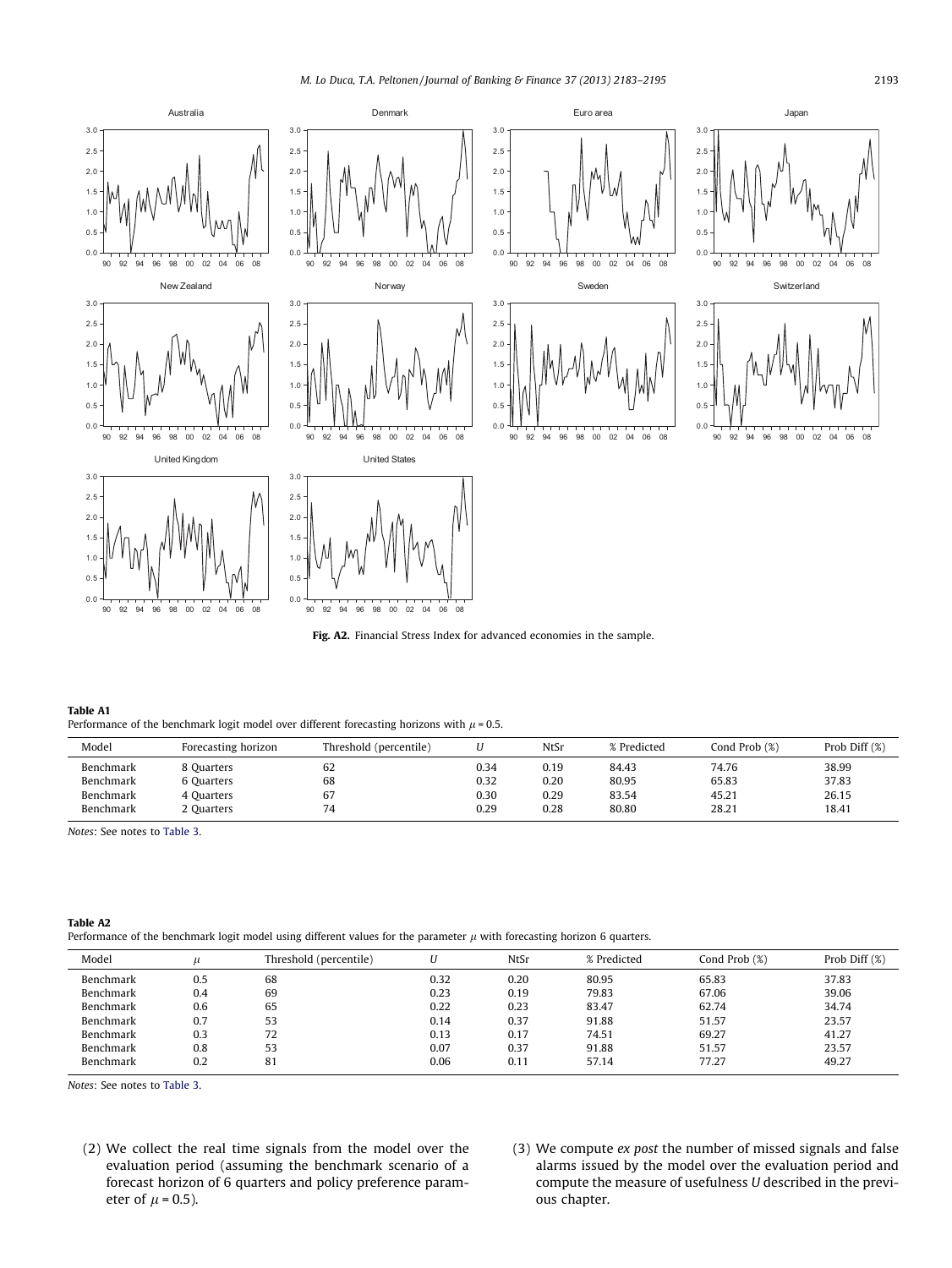(4) We rank the models according to the usefulness parameter  $(II)$ .

This approach provides a new, structured way to assess the outof-sample performance of the models.

[Table 4](#page-8-0) summarises the results of the out-of-sample evaluation, which indicate that the Benchmark model and the three alternative models would have been useful tools for policy makers in predicting the ongoing Global Financial Crisis. As it was the case with insample predictions, the Benchmark model that incorporates both domestic and global variables as well as their interactions outperforms by far the other models.

[Fig. 2](#page-8-0) shows the out-of-sample performance of the Benchmark model for the United States for the ongoing Global Financial Crisis. It shows that the probability of a systemic event within 6 quarters in the United States was close to the early warning threshold already in 2006 Q1 and exceeded it in 2006 Q2. According to our Financial Stress Index, the switch from the tranquil period to the extreme financial stress period occurred in 2007 Q3, when the tensions in the money markets emerged and spread to other segments of the financial system. Thus, our Benchmark model is able to correctly anticipate the systemic event with a lead of 5 quarters. Furthermore, in the 5 quarters preceding the crisis, it keeps flagging that the systemic risks are elevated and a systemic event could be imminent.

## 3.6. Robustness analysis

In order to ensure the robustness of the results, we conducted the following robustness tests on discrete choice models:

## 3.6.1. Definitions of vulnerabilities

We test various definitions and transformations of the vulnerability indicators (see [Table 1\)](#page-4-0). Overall, the results from the alternative models are qualitatively the same as in the Benchmark model. Moreover, they always have relatively high positive values of the usefulness parameter U, compared to the stand alone indicators of vulnerabilities. For instance, regarding asset valuations, we use also price/earnings ratios as it is common in the literature and obtain similar results to the Benchmark model. However, in this case, due to availability of data, our sample size is reduced and the analysis is not possible for all the countries in the sample.

## 3.6.2. Contagion effects

To capture contagion effects we add the current average level of financial stress at the global level or, alternatively, in the region, to the set of explanatory variables. Our results indicate that adding contagion variables does not improve the performance of the Benchmark model in predicting systemic events.

## 3.6.3. Role of capital inflows

Adding net capital inflows to the set of explanatory does not increase the performance of the model. The impact of capital inflows is indirectly captured by domestic asset price and credit dynamics.

## 3.6.4. Forecasting horizon

We test the following forecast horizons for predicting systemic events: 2 quarters, 4 quarters, 6 quarters (benchmark) and 8 quarters. Overall, the performance of the model is relatively robust across forecasting horizons (see [Table A1](#page-10-0) in the Appendix A). The best performance is achieved, on average, over the 8 quarter period, followed by the 6 quarter period. Normally, over the 4 and 2 quarter periods, the model performance slightly decreases.<sup>41</sup>

## 3.6.5. Policy maker's preferences

In our benchmark analysis, we assume that the policy maker has the preferences of a neutral observer (she is equally concerned of Type I and Type II errors). By changing this assumption (see [Table A2](#page-10-0) in the Appendix A), we find that, overall, policy makers would benefit from the signals of the models as their usefulness score is positive. This is particularly the case, when the policy maker's preferences are close to the balanced preferences (i.e. either  $\mu$  = 0.4 or  $\mu$  = 0.6).

## 3.6.6. Post crisis bias

We test whether our results are affected by a post crisis bias. [Bussière and Fratzscher \(2006\)](#page-12-0) point out that including in the estimation of early warning models the economic recovery period after a crisis produces so called post crisis bias. In recovery periods, economic variables go through an adjustment process before reaching again the path they have during tranquil periods. The recovery period, therefore, should be excluded from the analysis as it is not informative of the path leading from the pre-crisis regime to the crisis. Bussière and Fratzscher address this issue by using a multinomial logit model with three regimes for the dependent variable (calm period, crisis and recovery). In this paper, as we exclude from the estimation sample the periods in which financial stress is high following the transition from tranquil regime to an extreme financial stress regime, we at least partially disregard some periods of economic recovery. However, we analyse the robustness of our results by excluding observations up to two quarters after the end of the stress periods to ensure that the post crisis bias is addressed. Only marginal gains in the performance of the model are obtained when dropping the additional two quarters from the sample.

## 4. Conclusions

This paper contributes to the financial crisis literature by developing a unified framework for assessing systemic risks, stemming from domestic and global macro-financial vulnerabilities, and for predicting (out-of-sample) systemic events i.e. periods of extreme financial instability with potential real costs.

We extend the existing literature on predicting financial crises in several ways. First, we identify past systemic events by using a composite index measuring the level of systemic tensions in the financial system of one country. Second, in predicting the identified systemic events, we evaluate the joint role of domestic and global vulnerabilities. In addition, we also analyse the role of the interactions between domestic factors and the interplay of global developments with the domestic conditions. Third, we evaluate both stand alone macro-prudential indicators of vulnerabilities and multivariate indicators estimated using discrete choice models. The evaluation of the indicators is done with a methodology that takes into account policy maker's preferences [\(Demirgüc-Kunt](#page-12-0) [and Detragiache, 2000; Bussière and Fratzscher, 2008; Alessi and](#page-12-0) [Detken, 2011](#page-12-0)).

The empirical analysis covers a set of 28 emerging market and advanced economies with quarterly data since 1990. Our results highlight the importance of considering jointly various indicators in a multivariate framework, as we find that discrete choice models outperform the stand alone vulnerability indicators in predicting systemic events. We find that combining indicators of domestic and global macro-financial vulnerabilities substantially improves the ability to forecast systemic events. In addition, considering interactions between domestic and global macro-financial vulnerabilities further improves the performance of the models.

Our framework displays a good out-of-sample performance in predicting the ongoing Global Financial Crisis. Our model would have issued an early warning signal for the United States in 2006

<sup>41</sup> The performance also decreases for time horizons longer than 8 quarters (not reported in the table).